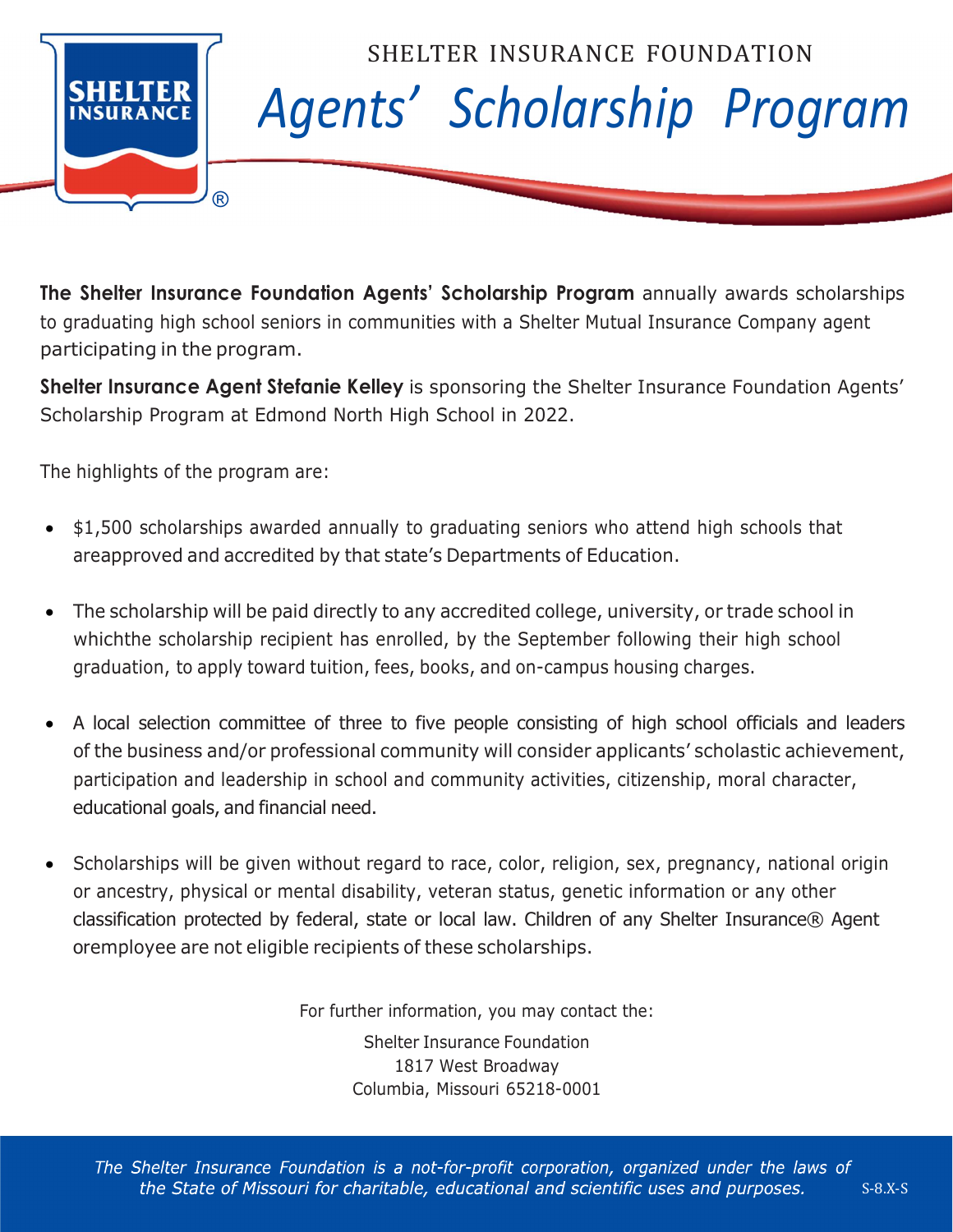

## **Application for Shelter Insurance Foundation Agents' Scholarship**

This scholarship is offered only to, and the application will only be accepted from, seniors graduating from high schools sponsored by a local Shelter Insurance Agent in the Shelter Insurance Foundation Agents' Scholarship Program, which may be confirmed by your Principal or Counselor.

**Section I.** Information to be supplied by applicant **(Please print or type)**

| <b>Full Name</b>                                                                        |       |  |        |      |  |  |
|-----------------------------------------------------------------------------------------|-------|--|--------|------|--|--|
|                                                                                         | First |  | Middle | Last |  |  |
|                                                                                         |       |  |        |      |  |  |
|                                                                                         |       |  |        |      |  |  |
| Mailing Address of Parent(s) or Guardian(s) (street or route, town, county, state, zip) |       |  |        |      |  |  |
|                                                                                         |       |  |        |      |  |  |
|                                                                                         |       |  |        |      |  |  |

In the space below, briefly summarize your school and community activities. List organizations of which you are a member and offices held. (Additional information may be attached if necessary.)

What college, university, or trade school, accredited by the U.S. Department of Education, do you plan to attend?

(Attendance must begin no later than the September following high school graduation.)

Please list all other scholarships, awards, or financial aids for which you have applied, and of those, which have been granted for the coming school years.

Name of Financial Aid **National State Communist Communist Communist Communist Communist Communist Communist Communist Communist Communist Communist Communist Communist Communist Communist Communist Communist Communist Comm** 

What is your planned program of college study; what are your educational plans?